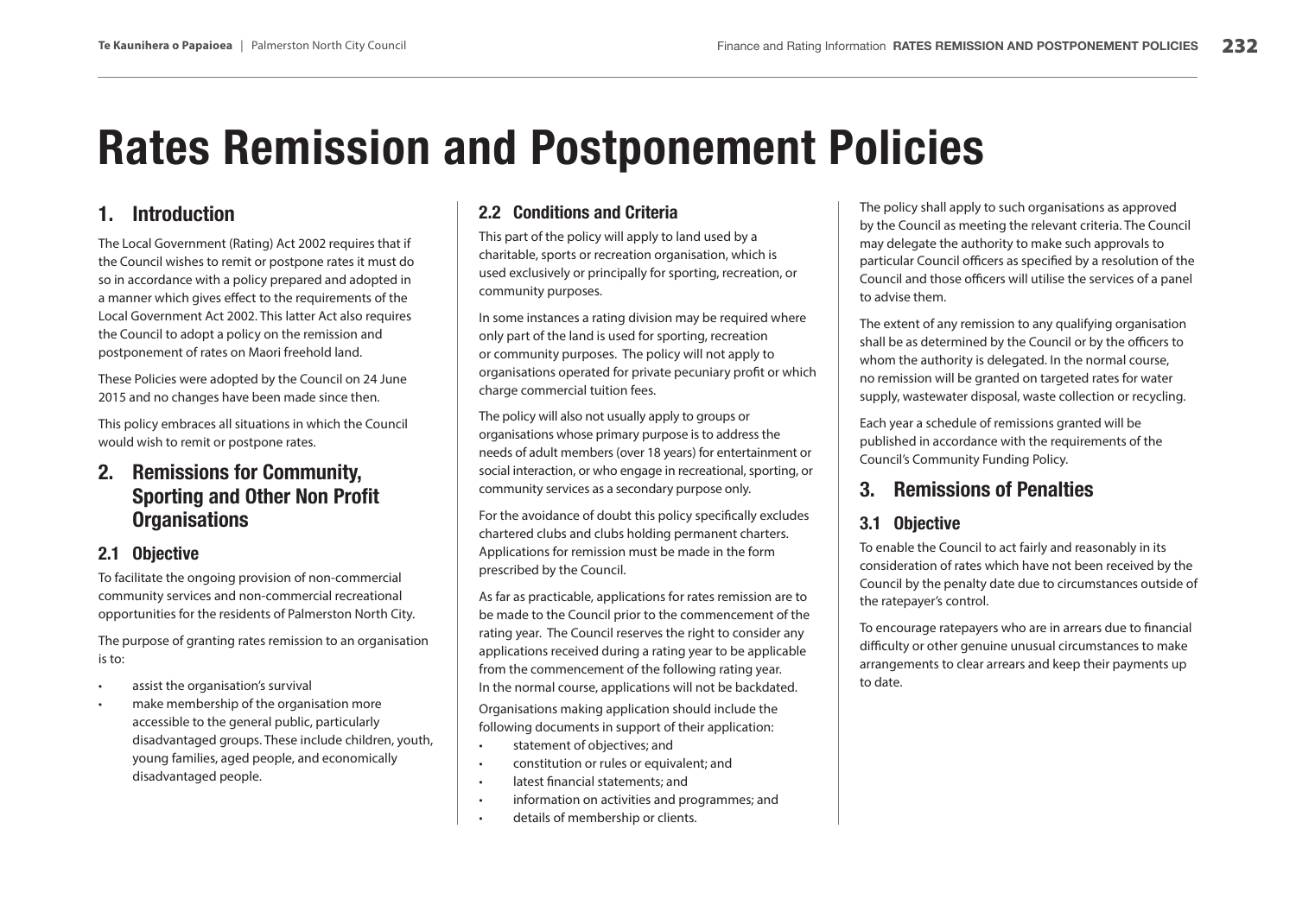### **3.2 Conditions and Criteria**

Automatic remission of the penalties incurred on instalment one will be made where the ratepayer pays the total amount due for the year on or before the penalty date of the second instalment.

Remission of one penalty will be considered in any one rating year where payment has been late due to significant family disruption.

Remission will be considered in the case of death, illness, or accident of a family member, as at due date.

Remission of the penalty will be granted if the ratepayer is able to provide evidence that their payment has gone astray in the post or the late payment has otherwise resulted from matters outside their control.

Remission of the penalty will be considered where payment is made by regular bank transaction and where minor penalties occur due to timing differences.

Remission of penalties may be considered where there is an offer for immediate settlement of all rates outstanding which can be facilitated by the remission of penalties. This would apply where there are substantial arrears.

Each application will be considered on its merits and remission will be granted where it is considered just and equitable to do so. Remission will not be granted in cases of deliberate non-payment or where there is repetitive omission.

Decisions on remission of penalties will be delegated to officers as set out in the Council's delegation resolution.

# **4. Remission of Uniform Annual General Charges on Non-Contiguous Rating Units Owned by the Same Owner**

#### **4.1 Objective**

To provide for relief from uniform annual general charges (UAGC) for land which is non-contiguous, farmed as a single entity and owned by the same ratepayer.

#### **4.2 Conditions and Criteria**

Rating units that meet the criteria under this policy may qualify for a remission of UAGCs on non-contiguous rating units. The ratepayer will remain liable for at least one UAGC.

The rating units on which remission is given must be owned by the same ratepayer and must each be classified in group code FL or FM for differential purposes.

Only one of the rating units may have any residential dwelling situated on it.

Applications for remission must be made in the form prescribed by the Council.

Council will delegate authority to consider and approve applications to Council officers.

# **5. Remission for Residential Land in Commercial or Industrial Areas**

### **5.1 Objective**

To ensure the owners of rating units situated in commercial or industrial areas are not unduly penalised by the zoning decisions of this Council and previous local authorities.

### **5.2 Conditions and Criteria**

To qualify for remission under this part of the policy the rating unit must:

 be situated within an area of land that has been zoned for commercial or industrial use. Ratepayers can determine where their property has been zoned by inspecting the Palmerston North City Council District Plan, copies of which are available for inspection at the Council's office

•

•

 be listed as a "residential" property for differential rating purposes. Ratepayers wishing to ascertain whether their property is treated as a residential property may inspect the Council's rating information database at the Council's office.

Applications for remission must be in the form prescribed by the Council.

As far as practicable, applications for rates remission are to be made to the Council prior to the commencement of the rating year. The Council reserves the right to consider any applications received during a rating year to be applicable from the commencement of the following rating year. In the normal course applications will not be backdated.

Applications for remission under this part of the policy will be determined by Council officers acting under delegated authority from the Council as specified in the delegations resolution.

If an application is approved, the Council will direct its valuation service provider to inspect the rating unit and prepare a valuation that will treat the rating unit as if it were a comparable rating unit elsewhere in the City. The ratepayer may be asked to contribute to the cost of this valuation. Ratepayers should note that the valuation service provider's decision is final as there are no statutory rights of objection or appeal for values done in this way.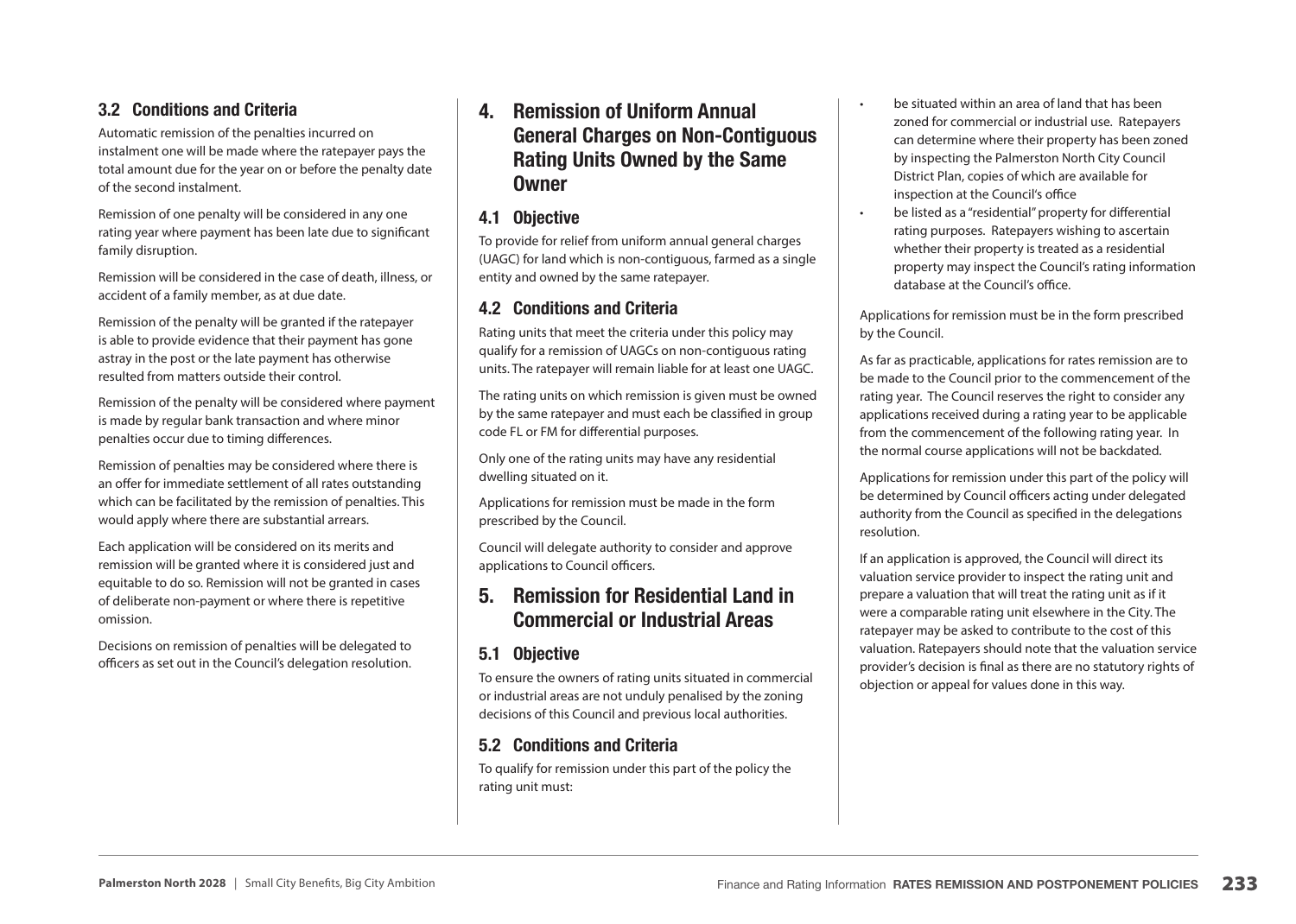# **6. Remission of Rates on Land Protected for Natural or Cultural Heritage Purposes**

#### **6.1 Objective**

To contribute to sustainable management of the City's built and natural environment through providing relief to property owners who have voluntarily protected land or buildings of natural or cultural heritage value.

### **6.2 Conditions and Criteria**

Ratepayers who own rating units which have some feature of natural or cultural heritage which is protected through such arrangements as a covenant or caveat may qualify for remission of rates under this part of the policy.

Land that is non-rateable under section 8 of the Local Government (Rating) Act 2002 and is liable only for rates for water supply, wastewater disposal, waste collection or recycling will not qualify for remission under this part of the policy.

Applications must be in writing supported by documentary evidence of the protected status of the rating unit, e.g. a copy of the covenant.

In considering any application for remission of rates under this part of the policy the Council will consider the following criteria:

- • the extent to which the preservation of natural or cultural heritage will be promoted by granting remission of rates on the rating unit
- • the nature and extent of the natural or cultural heritage features present on the land
- • the extent to which preservation of features of natural or cultural heritage might be prejudicially affected if relief is not granted.

The Council will decide what amount of rates will be remitted on a case by case basis subject to a maximum amount of 33 percent of rates assessed for that rating unit per year. The Council may agree to an on-going remission in perpetuity provided the terms and conditions of the voluntary legal mechanism applying to the feature are not altered.

In granting remissions under this part of the policy the Council may specify certain conditions before remission will be granted. Applicants will be required to agree in writing to these conditions and to pay any remitted rates if the conditions are violated.

Applications for the remission for protection of heritage will be considered by officers of the Council acting under delegated authority from the Council.

# **7. Rates Remission – Wastewater Charges for Educational Establishments**

#### **7.1 Objective**

To provide relief and assistance to educational establishments as defined in the Rating Powers (Special Provision for Certain Rates for Educational Establishments Amendment Act) 2001 in paying wastewater charges.

#### **7.2 Conditions and Criteria**

- 1. This policy will apply to the following educational establishments:
- • established as a special school under section 98(1) of the Education Act 1964; or defined as
- • a state school under section 2(1) of the Education Act 1989; or
- • an integrated school under section 2(1) of the Private Schools Conditional Integration Act 1975; or
- • a special institution under section 92(1) of the Education Act 1989; or
- • an early childhood centre under section 308(1) of the Education Act 1989, but excluding any early childhood centre operated for profit.
- 2. The policy does not apply to school houses occupied by a caretaker, principal or staff.
- 3. The wastewater rates assessed in any year may not exceed the amount calculated as shown below.
- 4.The wastewater rate is the rate that:
- 4.1 Would be assessed using the same rating mechanisms as are applied to other separate rating units within the City divided by the number of toilets as determined in accordance with condition 5 below (the full charge); and
- 4.2 Reduced in accordance with the following graduated formula:
- •the full charge for the first 4 toilets or part thereof
- • 75% of the full charge for each of the next 6 toilets or part thereof
- • 50% of the full charge for each toilet after the first 10 toilets.
- 5. For the purposes of condition 4.1 above the number of toilets for separately rateable units occupied for the purpose of an educational establishment is one toilet for every 20 students and staff or part thereof.
- 6. The number of students in an educational establishment is the number of students on the roll on 1 March in the year immediately before the year in which the charge relates.
- 7. The number of staff in an educational establishment is the number of teaching and administration staff employed by that establishment on I March in the year immediately before the year in which the charge relates.
- 8. Officers of the Council will be delegated authority to approve remission of the wastewater charges in excess of the charges payable according to the policy.
- **8. Rates Remission – Wastewater Charges – Non-Residential Properties**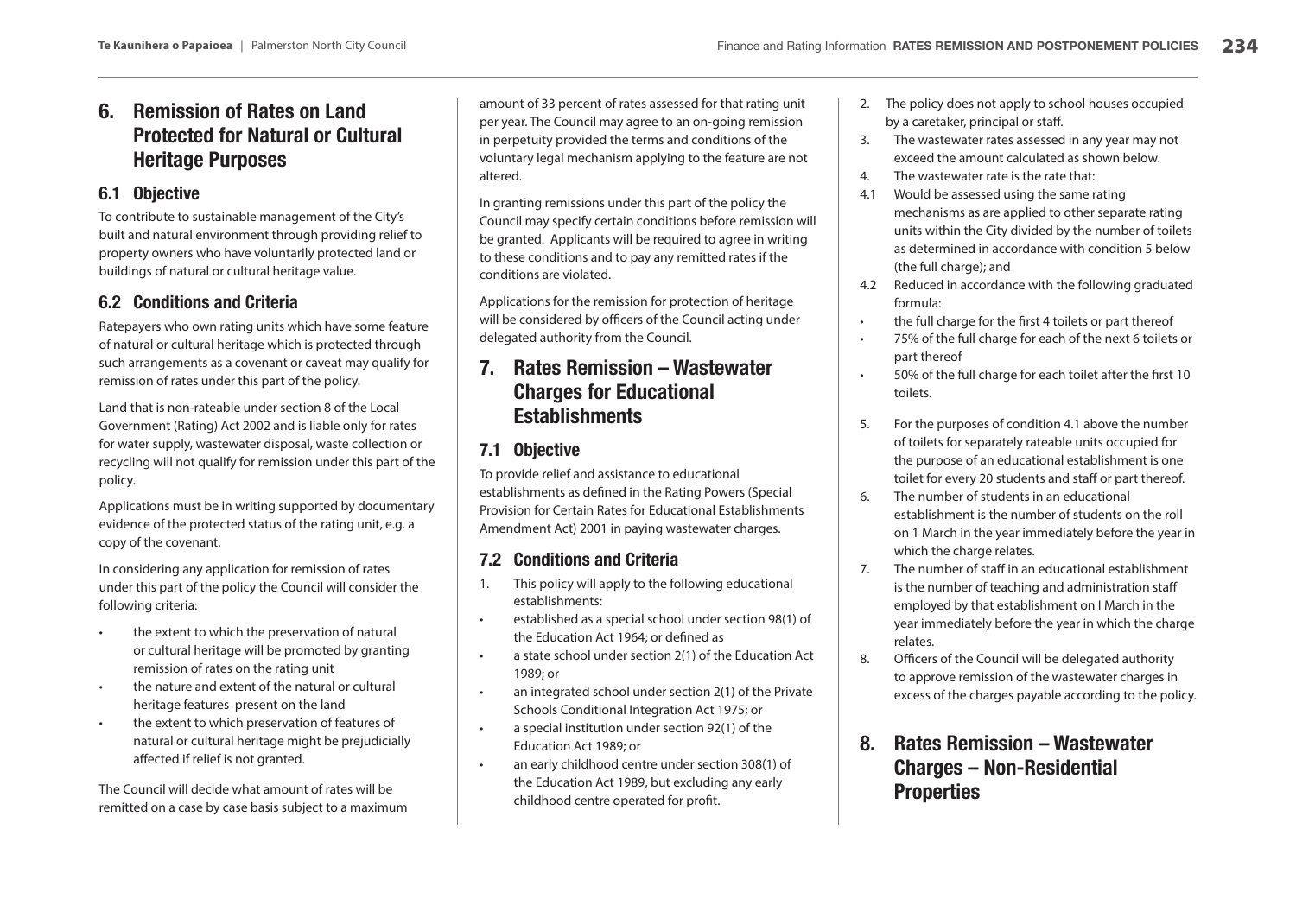### **8.1 Objective**

To ensure that the wastewater charging regime is applied in a fair and equitable manner.

#### **8.2 Conditions and Criteria**

The Council has introduced a system of charging for wastewater which is a combination of a targeted fixed charge and a charge based on the number of pans (or pan equivalents) in non-residential properties. It is recognised that in some exceptional circumstances the number of pans may not be a fair reflection of the use made of the Council's wastewater system. This may be because of the infrequency of use or the nature of use.

This policy enables Council officers, acting under delegated authority, to determine circumstances in which it would be fair and equitable to remit a portion of the wastewater charges.

# **9. Rates Remission – Targeted Rates for Serviceable Properties for Water and Wastewater**

#### **9.1 Objective**

To provide for the remission of targeted rates for water and wastewater for rating units that are not connected to the Council's system but use an on-site water supply system and/or wastewater disposal system which existed prior to Council's system becoming available to the rating unit.

#### **9.2 Conditions and Criteria**

Sometimes ratepayers have invested significant sums to provide on-site water and wastewater systems so do not wish to immediately connect to the Council's reticulation systems when they become available.

This policy enables Council officers, acting under delegated authority, to determine remissions in such circumstances until such time as the ratepayer connects to the Council's system.

# **10. Rates Remission – Property affected by Natural Disaster**

### **10.1 Objective**

To provide rate relief for any ratepayer where the use that may be made of any rating unit has been detrimentally affected by erosion, subsidence, submersion, or other natural disaster.

#### **10.2 Conditions and Criteria**

In the event of a significant natural disaster the Council will determine whether or not remissions will be contemplated under this policy and if so the criteria to be used. It is likely that the criteria will include the following elements:

- the severity of the damage to the rating unit, as well as the individual circumstances of the ratepayer and the financial circumstances of the Council
- • the period during which the buildings are uninhabitable and/or the rating unit is unable to be utilised to the extent it was prior to the occurrence of the natural disaster.
- • Officers of the Council will be delegated authority to approve remissions in accordance with the criteria.

# **11. Rates Remission – Miscellaneous Circumstances**

#### **11.1 Objective**

To provide the flexibility to enable the Council to remit rates in circumstances where it considers it fair and equitable to do so but where authority is not provided in the more specific remission policies.

### **11.2 Conditions and Criteria**

There are occasionally situations arise which have not been contemplated in the specific remission policies but where the Council considers that providing a remission of some or all of the rates on a rating unit would be fair and equitable. The situations would most likely arise as an unintended consequence of the application of the Council's rating policies. Applications would normally be expected to be in writing and ratepayers' financial records may be required.

Officers of the Council will be delegated authority to approve remissions under this policy.

# **12. Rates Postponement Policy for Cases of Extreme Financial Circumstances**

# **12.1 Objective**

To assist ratepayers experiencing extreme financial circumstances which affect their ability to pay rates.

#### **12.2 Conditions and Criteria**

Only rating units used solely for residential purposes (as defined by the Council) will be eligible for consideration for rates postponement for extreme financial circumstances.

Only the person entered as the ratepayer, or their authorised agent, may make application for rates postponement for extreme financial circumstances. The ratepayer must be the current owner of, and have owned for not less than three years, the rating unit which is the subject of the application or another rating unit within Palmerston North City. The person entered on the Council's rating information database as the "ratepayer" must not own any other rating units or investment properties (whether in the City or in another district).

The ratepayer (or authorised agent) must make an application in the form prescribed by the Council.

The Council will consider, on a case by case basis, all applications received that meet the criteria described in the first two paragraphs under this section.

When considering whether extreme financial circumstances exist, all of the ratepayer's personal circumstances will be